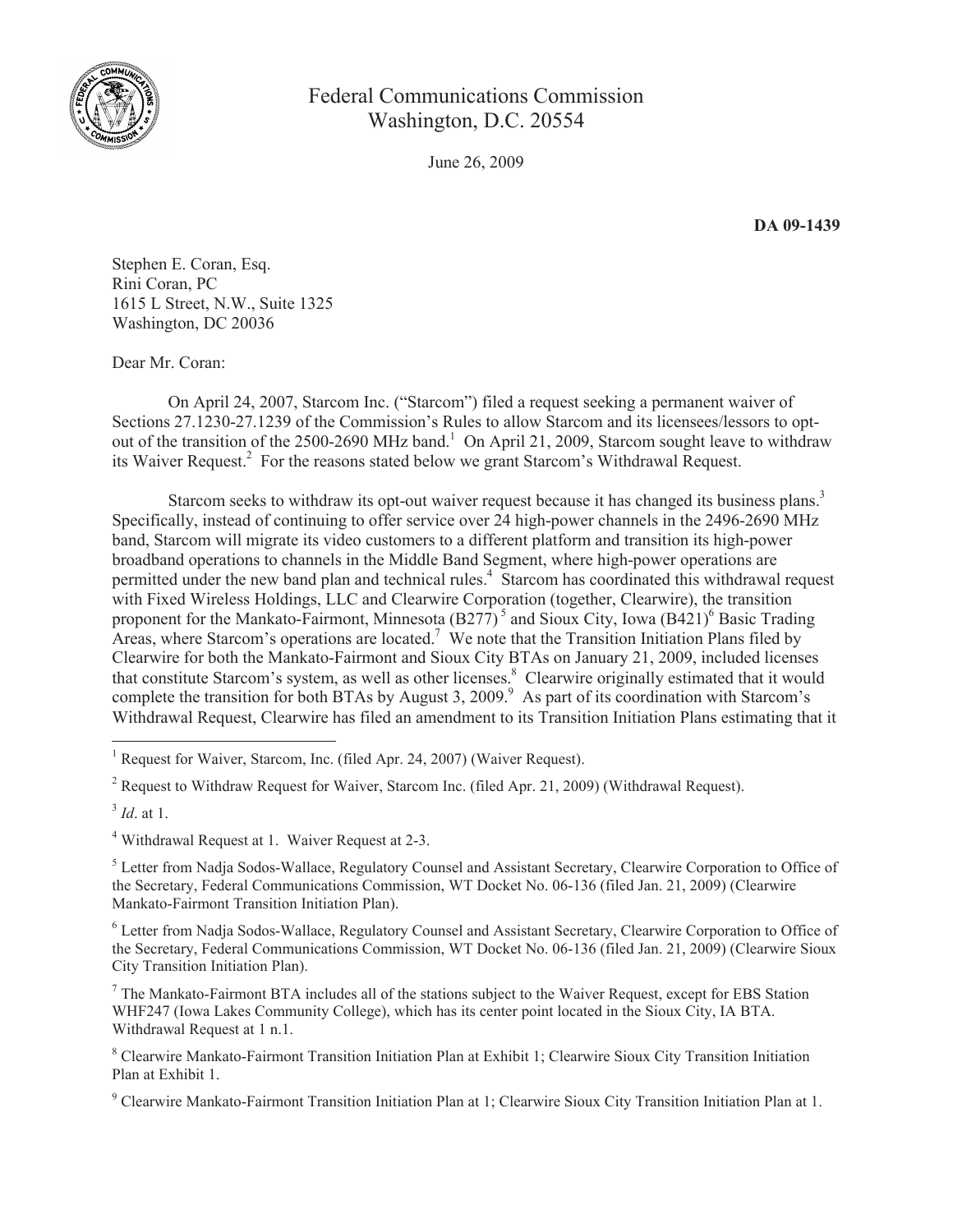would complete the transition by October 21, 2010.<sup>10</sup> Starcom has agreed to cease its pre-transition video operations by October 1, 2010.<sup>11</sup>

We have reviewed the Withdrawal Request and find that withdrawal of the Waiver Request would facilitate transition to the new band plan for the 2500-2690 MHz band and would be consistent with Starcom's current business plans. We therefore find Starcom's Withdrawal Request to be in the public interest. As required, we will place Clearwire's transition plans for the Mankato-Fairmont, Minnesota and Sioux City, Iowa BTAs, as amended, on public notice.<sup>12</sup>

Accordingly, IT IS ORDERED, pursuant to Section 4(i) of the Communications Act of 1934, as amended, 47 U.S.C. §§ 154(i), and Section 27.1231(g) of the Commission's Rules, 47 C.F.R. § 27.1231(g), that the Request to Withdraw Request for Waiver filed by Starcom Inc. on April 21, 2009 IS GRANTED, and the Request for Waiver filed by Starcom Inc. on April 24, 2007 IS DISMISSED WITH PREJUDICE.

This action is taken under delegated authority pursuant to Sections 0.131 and 0.331 of the Commission's rules, 47 C.F.R. §§ 0.131, 0.331.

## FEDERAL COMMUNICATIONS COMMISSION

John J. Schauble Deputy Chief, Broadband Division Wireless Telecommunications Bureau

cc: Nadja S. Sodos-Wallace, Esq. Clearwire Corporation 815 Connecticut Avenue, N.W., Suite 610 Washington, D.C. 20006

<sup>&</sup>lt;sup>10</sup> Letter from Nadja Sodos-Wallace, Regulatory Counsel and Assistant Secretary, Clearwire Corporation to Office of the Secretary, Federal Communications Commission, WT Docket No. 06-136 (filed Apr. 23, 2009) at 1-2; Letter from Nadja Sodos-Wallace, Regulatory Counsel and Assistant Secretary, Clearwire Corporation to Office of the Secretary, Federal Communications Commission, WT Docket No. 06-136 (filed Apr. 23, 2009) at 1-2.

<sup>&</sup>lt;sup>11</sup> Erratum to Request to Withdraw Request for Waiver, Starcom Inc. (filed Apr. 23, 2009).

<sup>&</sup>lt;sup>12</sup> *See* Amendment of Parts 1, 21, 73, 74 and 101 of the Commission's Rules to Facilitate the Provision of Fixed and Mobile Broadband Access, Educational and Other Advanced Services in the 2150-2162 and 2500-2690 MHz Bands, *Third Memorandum Opinion and Order and Second Report and Order,* WT Docket No. 03-66, 21 FCC Rcd 5606, 5653 ¶ 93 (2006).